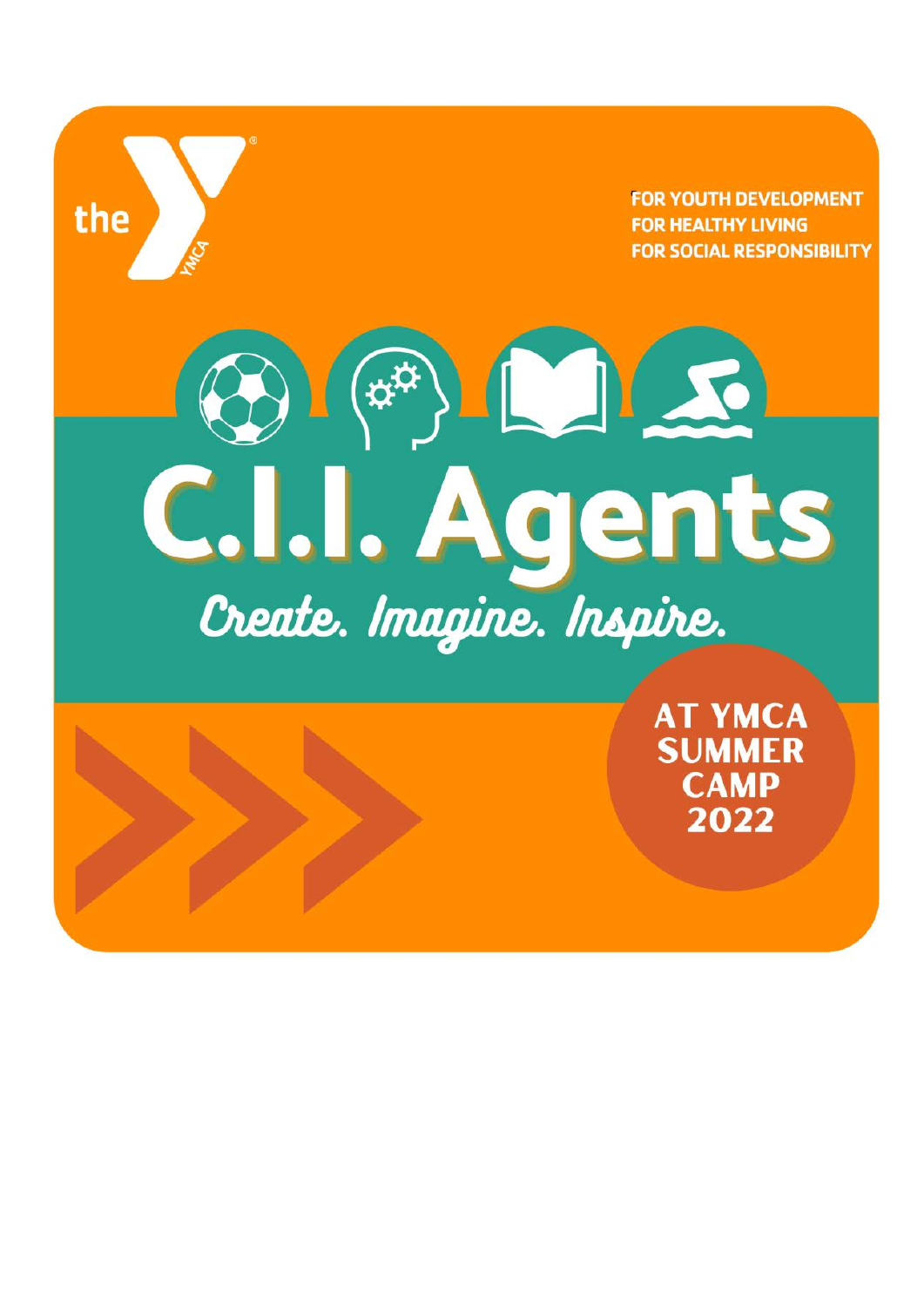Dear Parents,

Welcome to the YMCA of El Paso's Summer Camp Program! We are looking forward to an exciting, fun, and safe summer day camp session this year: a season full of new themes, new ideas, and new adventures designed to challenge your children in spirit, mind, and body.

In addition to the fun and excitement, YMCA Summer camp also provides opportunities for kids to develop self-esteem, learn to work and play together, develop an appreciation for the environment, learn new skills, and develop the value of honesty, caring, respect, responsibility and faith that will last a lifetime. This is going to be the BEST SUMMER EVER!

-YMCA of El Paso

## **OUR MISSION**

To put Christian principles into practice through programs that build healthy spirit, mind and body for all.

#### **PURPOSE**

YMCA summer camps seek to provide a safe, fun-filled, creative, educational day camp experience utilizing Christian leadership to help children achieve a higher physical well-being, social growth and the development of values. Our program reflects four core values, which are Caring, Honesty, Respect and Responsibility.

#### **OBJECTIVES**

- To provide a safe and fun summer camp experience
- To learn and develop social skills through group activities, sports, arts and crafts, games, swimming and peer interaction
- To learn to function in a group with emphasis on team building, leadership, group identity and involvement
- To learn and develop key skills by incorporating the YMCA's core values into daily Curriculum
- To develop self-confidence and self-worth, which is accomplished by the treatment of campers as individuals and through positive reinforcement
- To improve health and fitness through physical activities and recreation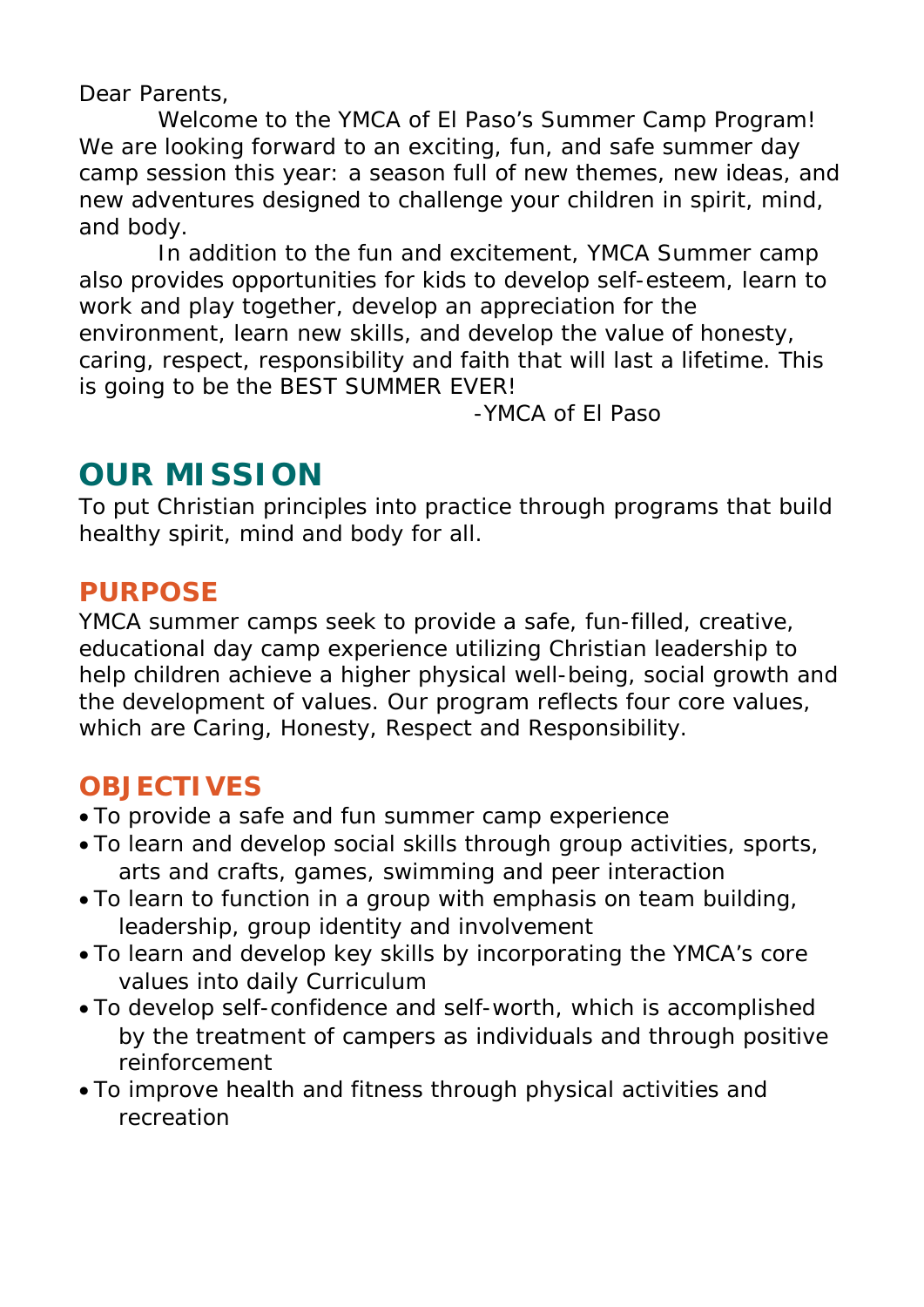## **PARENT EXPECTATIONS**

Going off to summer camp is a very exciting experience for campers and parents. It is natural for everyone to be anxious about the first day of camp and meeting new friends. We encourage all parents and campers to attend our open house/parent orientation to meet camp staff and fellow campers. In addition, the following information will hopefully minimize first-day anxiety.

#### **Parent Statement of Understanding**

- I understand that I am not to leave any child at the YMCA site without signing in or unless a YMCA staff member is present.
- I understand that my child will not be allowed to leave the program with an unauthorized person or staff.
- I understand that the YMCA Staff is not allowed to baby-sit or transport children outside of program hours.
- I understand that a student Behavior Contract is the first formal step to help resolve repeated rule violation on the part of a child. A behavior contract involves parents, child, and staff. Failure to correct specified inappropriate behavior may result in suspension or dismissal from the Summer Camp Program.
- I may request a meeting with the YMCA Program Director to ask question about day camp policies and procedures. You are encouraged to contact the YMCA Office any time you have a concern or comment about the operation of this site.
- Should I, or another authorized person, appear to be under the influence of drugs or alcohol and seek to sign out my child, staff are empowered to contact local law enforcement authorities and place your child in their custody. Please do not place staff in a position to make this judgement.
- I understand that the YMCA is mandated by state law to report any suspected cases of child abuse or neglect to the appropriate authorities for investigation. The Child Abuse Hotline is 1-800- 252-5400.
- Parents are encouraged to participate in the activities and special events at the child care center. Please feel free to come to the site at any time. Be certain to check in with YMCA Summer Camp Director or Assistant.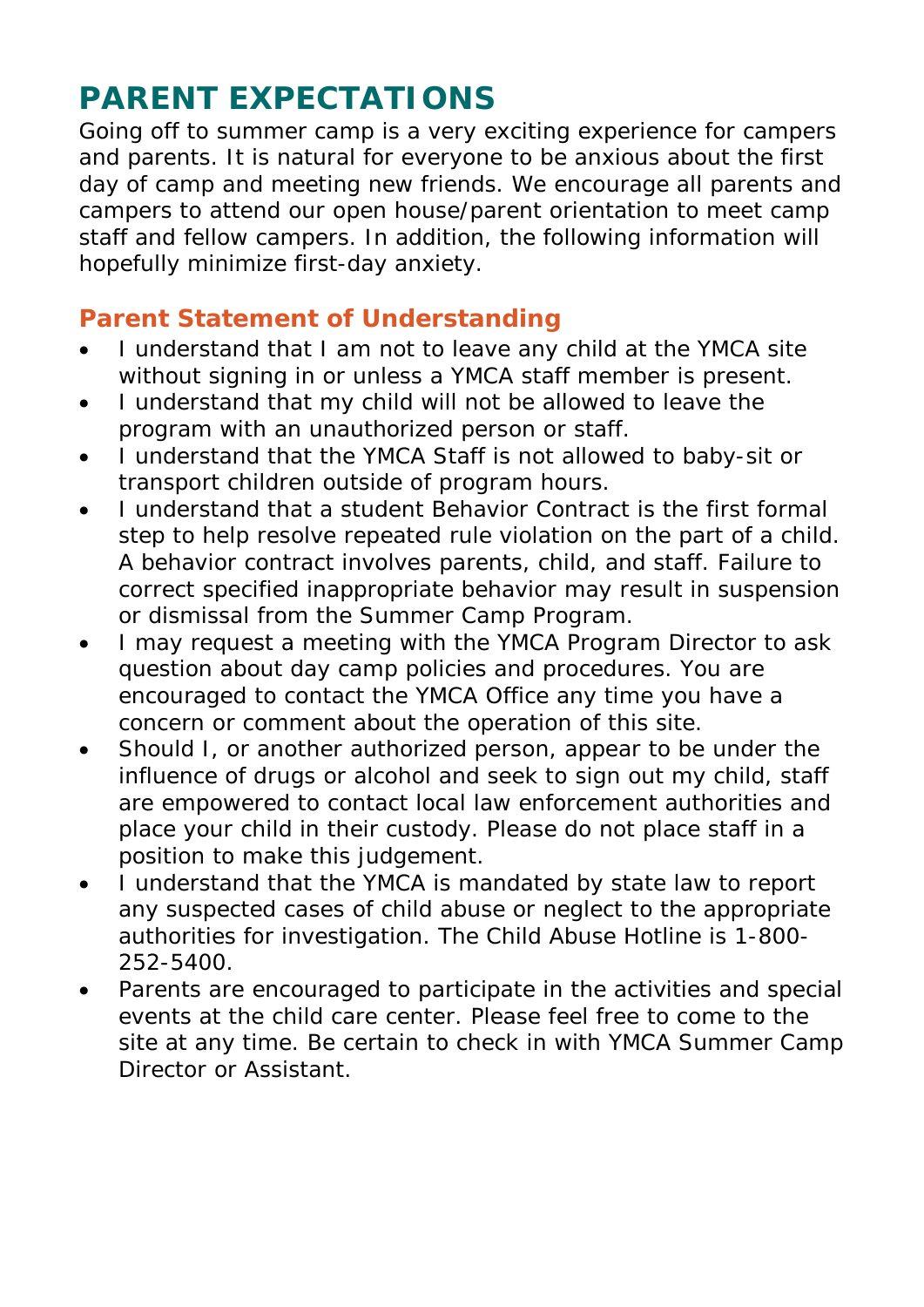## **YMCA SUMMER PROGRAM HOURS**

Regular Hours: 8am - 4pm Before Care: 7-8am

Start Date: June 6, 2022 End Date: July 29, 2022 After Care: 4-6pm

#### **PAYMENT INFORMATION**

A one-time Registration Fee of \$25 is due at the time of registration. A registration form must be filled out completely before your child may participate in the Summer Day Camp Program.

| Weekly Fees for camp are as Members: \$70<br>follows per child: | Non-Members: \$120          |
|-----------------------------------------------------------------|-----------------------------|
| Before / After Care fee                                         | Members: \$5 per hour       |
| weekly                                                          | Non-Members : \$10 per hour |

#### **ALL PAYMENTS MADE AFTER 7PM ON FRIDAY FOR THE UPCOMING WEEK WILL INCLUDE A \$15 LATE FEE PER CHILD.**

#### **FINANCIAL ASSISTANCE**

Our YMCA Programs are designed to benefit persons of all backgrounds. While participants are expected to pay their fair share, the YMCA will assist any individual who wants to participate but cannot afford the fee. Contact our YMCA Office for more information. Applications and prior participation is not a guarantee of award. Due to limited enrollments, an application for financial assistance must be made with the YMCA Branch in advance of enrollment. In addition to the Financial Assistance Application, you must complete the Summer Camp Enrollment forms. Proof of income and expenses for the entire households. Acceptable proof of income will be the latest Tax 1049, last 3 paystubs, WIC letters, FAFSA, etc.

#### **THE BENEFITS OF FAMILY MEMBERSHIP**

By becoming a member of the YMCA you can save money on your child's camp tuition and receive discounts on other YMCA programs. To learn more about our family membership options, call your local Y.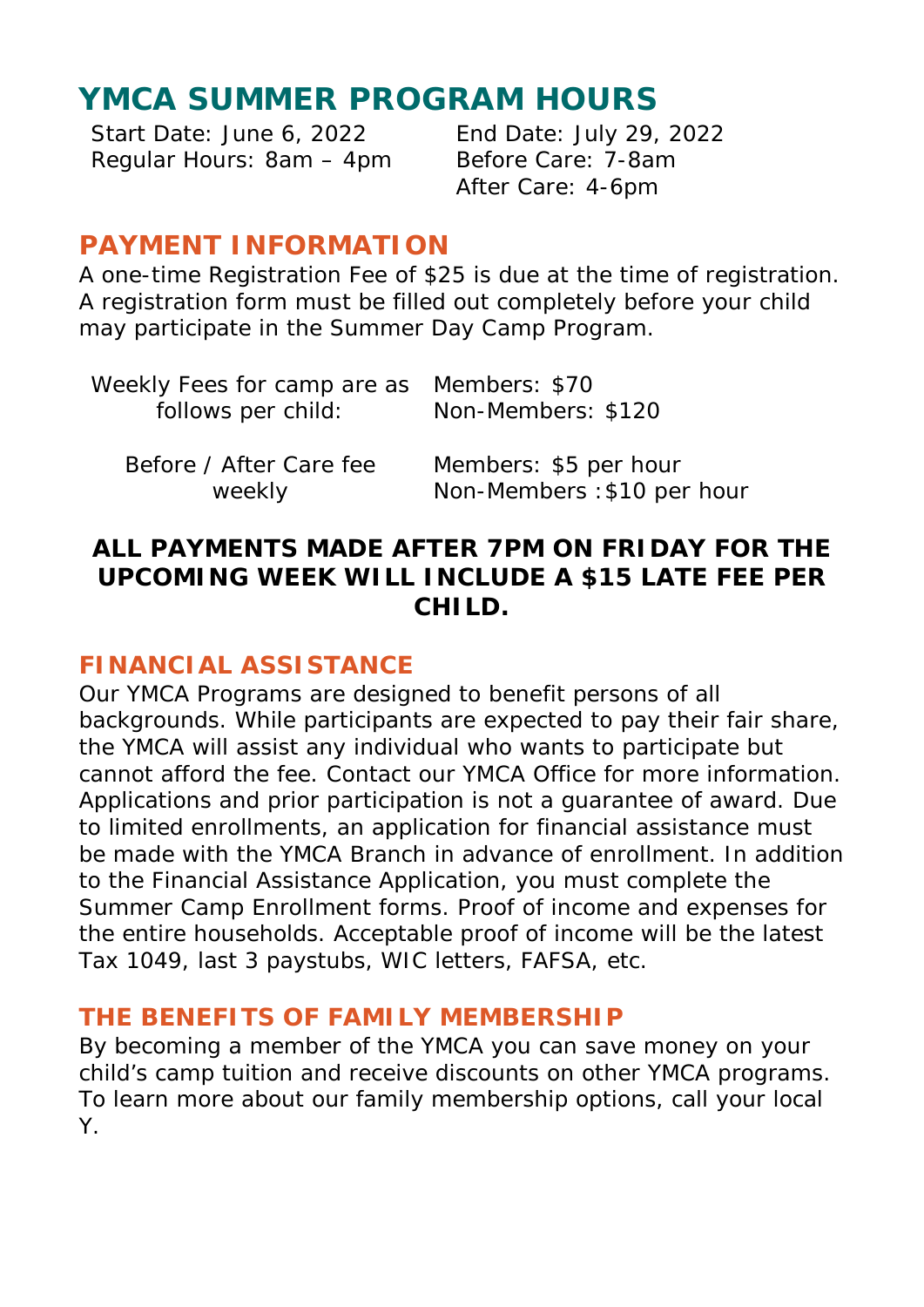## **ENRICHMENT CURRICULUM**

Each YMCA Day Camp site follows a curriculum framework based on sound planning principals the following core developmental content areas. The specific activities associated with the various curriculum categories generally take place in one or several of the following contexts, each of which is balanced throughout the day or week. Includes non-completive and competitive team sports, games, arts & crafts and other projects that encourage children to use team skills, be creative, and challenge themselves.

Children will be allowed to swim daily during their schedule swim time. Additionally, Archery will be offered for all campers who have a signed waiver from parents and have successfully passed the rules and regulations course.

**Free Choice:** The child has the option of choosing from among several activities.

**Small Group:** The activities available can be done either in small groups or alone.

**Project Time:** Time is set-aside for children to begin or return to a long-term project.

**Large Group:** Activities are designed for large group participation. **Indoor/Outdoor:** All of the contexts and activities above are presented or done in both indoor and outdoor settings.

#### **A Typical Week of Camp includes:**

- **Camper's Choice & Play** during early morning and late afternoon hours
- **Skills building** related to STEM, Art and Humanities, Sports and outdoor recreation play
- Participates in **Camp Readers** Program
- Start and end a camp day with a group **assembly** filled with song, dance and recognition to celebrate the spirit of camp
- At least twice a week, campers participate in our **Safety Around Water** program which is designed to gain the basics skills of water safety in group a setting.
- **Character development** with a focus on our core values: Honesty, Caring, Respect and Responsibility
- **Diversity, Inclusion and Global Awareness** opportunities to gain knowledge and cultural awareness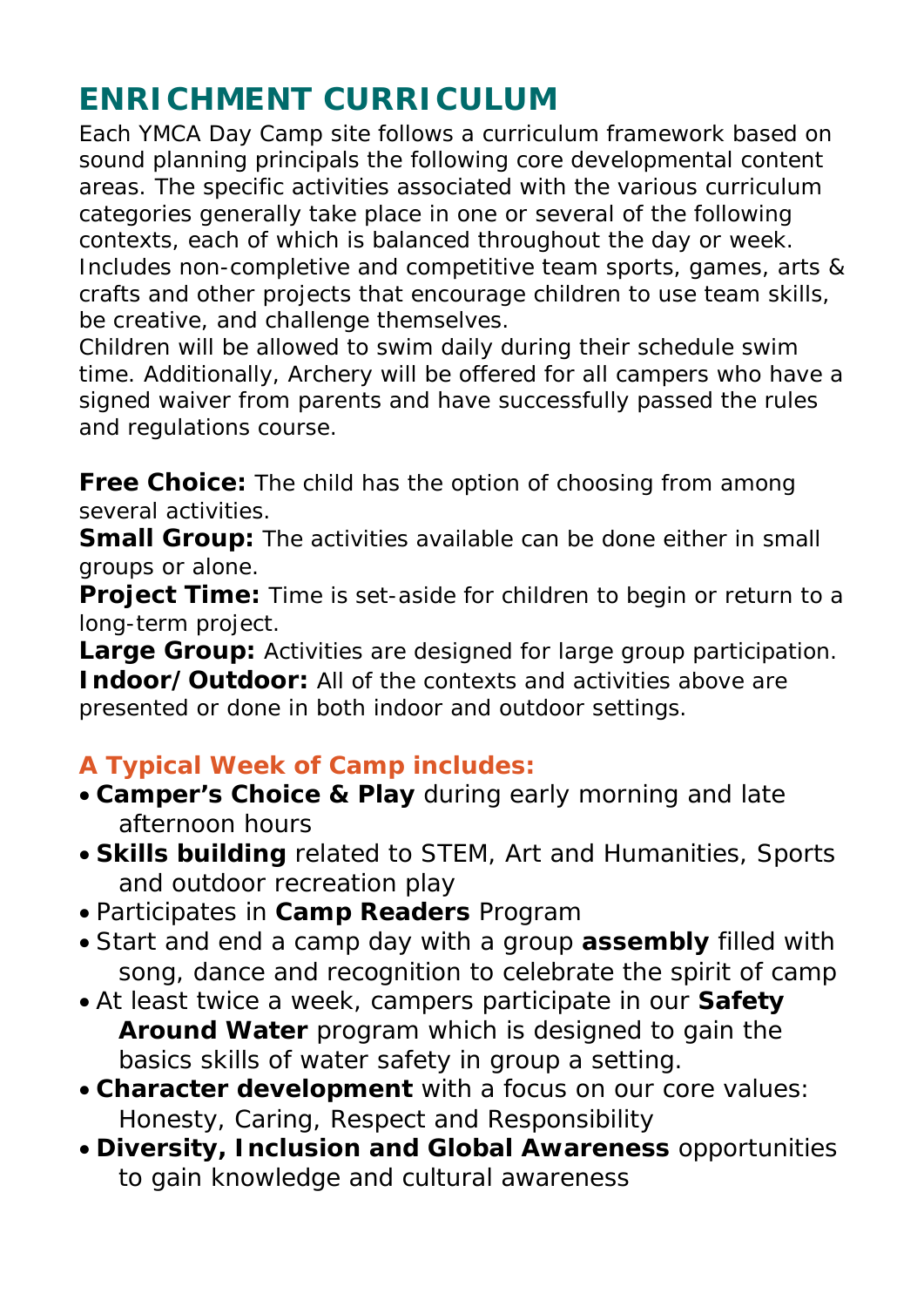| Component                                                 | Outcome                                                                                                                                       | <b>Examples</b>                                                                                                                                                                                              |
|-----------------------------------------------------------|-----------------------------------------------------------------------------------------------------------------------------------------------|--------------------------------------------------------------------------------------------------------------------------------------------------------------------------------------------------------------|
| Arts and<br><b>Humanities</b>                             | Demonstrate an<br>appreciation for<br>arts and<br>humanities                                                                                  | Program offers arts<br>activities a minimum of<br>two times per week.                                                                                                                                        |
| Character<br><b>Development</b><br>& Leadership           | Demonstrate<br>caring, honesty,<br>respect,<br>responsibility<br>and faith as well<br>as social skills<br>that help<br>promote<br>leadership. | Staff and activities<br>teach, celebrate,<br>model, reinforce, and<br>practice character<br>development values on<br>a daily basis. Staff<br>confront behaviors that<br>are inconsistent with<br>the values. |
| Health,<br>Wellness, and<br><b>Fitness</b>                | Demonstrate<br>physical fitness<br>and knowledge<br>about healthy<br>lifestyles                                                               | Program offers at least<br>30 minutes daily of<br>physical activity,<br>cooperative games,<br>dance, or sports.                                                                                              |
| Literacy                                                  | Develop skills in<br>reading, writing,<br>vocabulary, and<br>comprehension,                                                                   | Program offers<br>activities a minimum of<br>two times per week.                                                                                                                                             |
| S.T.E.M.                                                  | Demonstrate a<br>commitment to<br>learning and<br>problem-solving<br>skills.                                                                  | Program offers<br>activities a minimum of<br>two times per week.                                                                                                                                             |
| Diversity,<br><b>Inclusion and</b><br>Global<br>Awareness | Gain knowledge<br>and<br>understanding of<br>cultures<br>awareness                                                                            | Program offers<br>activities on a daily<br>hasis                                                                                                                                                             |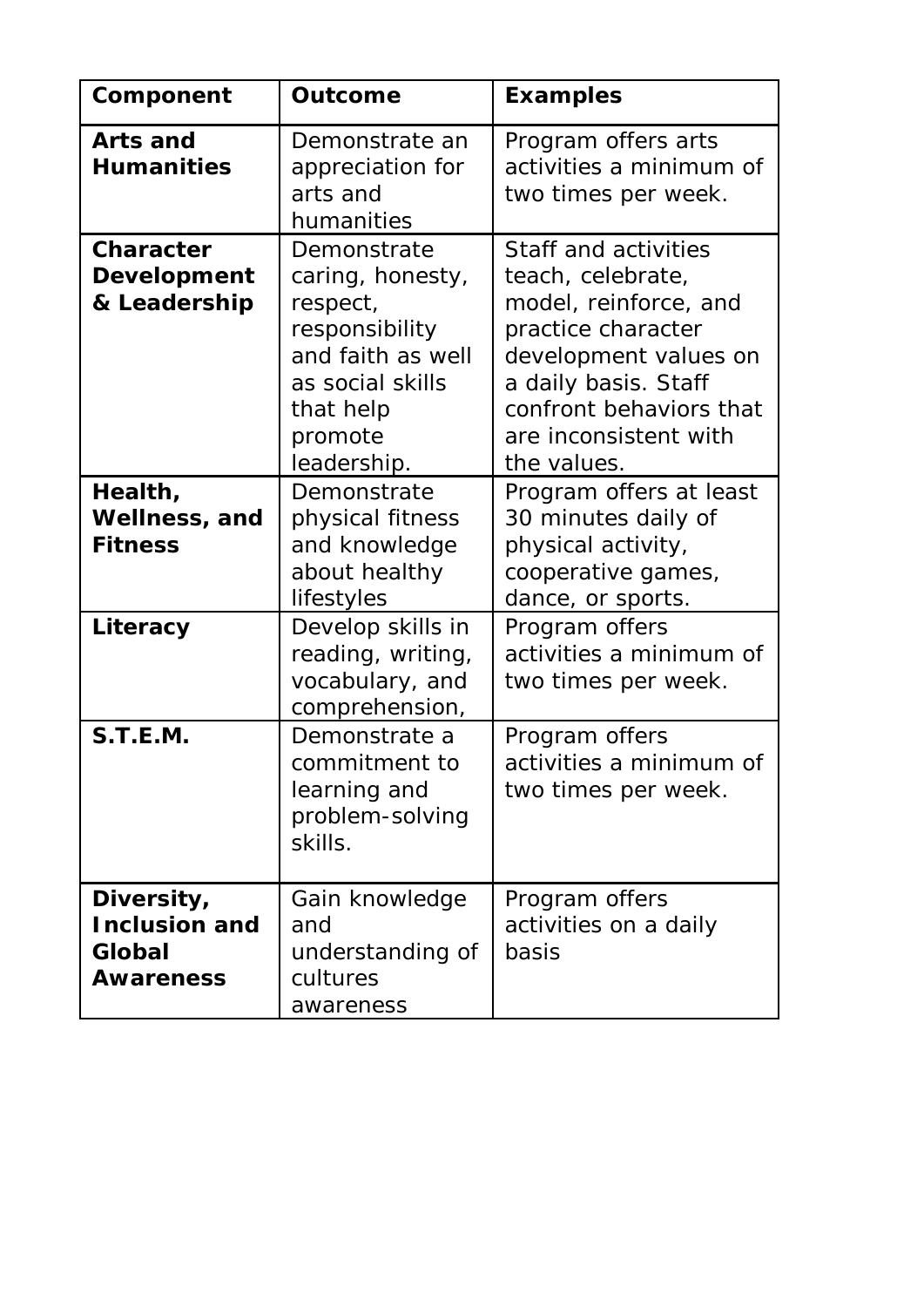#### **STAFF QUALIFICATIONS**

All staff has to undergo a background screening, drug screening and receive comprehensive training. Each camp site is also staffed with a professional Head Counselor. Any camper needs should be brought to the attention of either the Head Counselors, Coordinator or Director and they will be taken care of in a timely manner. All summer staff are at least 16 years or older and are selected based upon their experience with children, their personal character and their enthusiasm.

#### **DROP-OFF AND PICK-UP**

When picking up and dropping off your child at camp, parents and guardians are required to sign your child in and out with the correct time and your full signature. You will be asked for a federally issued photo ID, i.e. driver's license or military ID, before we release your child (employee photo badges will NOT be accepted). Only the names listed on the registration form are permitted to remove your child from our care. Only in an emergency situation may you fax written authorization for someone other than who is on file to pick up. Children will not be allowed to leave the facility to walk or ride their bike home. Siblings must be at least 18 years old to sign out their younger siblings, no exceptions.

#### **CUSTODY**

Should you have court ordered paperwork for any parties who are not able to have contact with your child enrolled in the YMCA Summer Day Camp, it is required that the legal custodial parent or guardian provide documentation of any custody and/or guardianship agreement at the time of registration and keep it updated regularly. The parent or guardian that has signed the registration for is responsible for paying the fees. Occasionally we are asked to provide attendance records. Please know that in order to obtain any records from the YMCA, we must be subpoenaed for them.

#### **ABSENCE POLICY**

If your child is absent from the Summer Day Camp Program, it is the responsibility of the parent to contact the Summer Camp Site and leave a message. The weekly payment covers the whole week, regardless of days missed. Days cannot be transferred to subsequent weeks.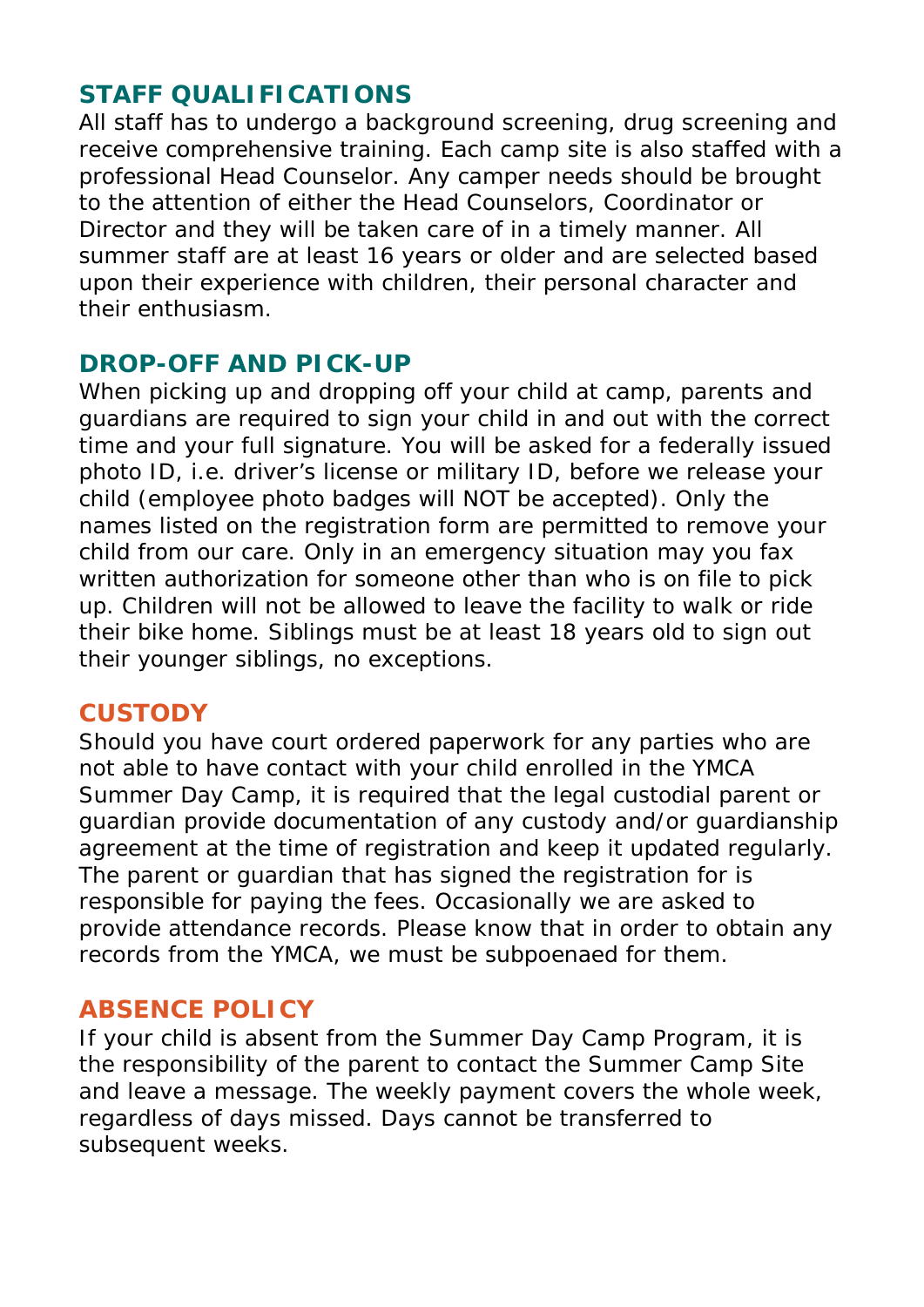#### **TRANSFER POLICY**

Camper transfers from one session to another or from one site to another will only be made if space is available. Transfer requests must be made in writing and made ahead of time. Please note: the deposit is nontransferable and nonrefundable.

#### **WAITING LIST**

In the event that a camp fills, you may place your child on our waiting list. You will be contacted if a spot becomes available. You will have until the end of the business day to contact us back to reserve your space.

#### **AGE EXCEPTIONS**

Campers must meet the age requirements by the  $1<sup>st</sup>$  day the child begins camp. Campers must be 4 years old, completely toilettrained and be able to change in/out of clothing on their own. There will be no age exceptions. Camps are designed with curriculum and programming for campers of a certain age.

#### **REFUNDS**

Non-attendance without proper notification does not entitle the parent to a refund. The Camp Director and the bookkeeper must approve all refunds. If applicable, the parent will be issued worth 50% of the cost refund within 30 days of written cancellation. Parents may also receive a 100% credit for a YMCA Program.

#### **LATE PICK-UP FEES**

A \$15 late fee will be enforced for any child picked up after 10 minutes. Parents will sign the late-pick up form, which indicates time of arrival and charges due. Parents need to pay the YMCA Office Front Desk Staff before paying for future weeks of camp. If your child has not been picked up by 7pm and the Summer Camp staff has had no contact with parents/guardian the El Paso Police Department will be notified.

#### **PERSONAL PROPERTY**

Toys, CD players, Gameboys, cell phones and other personal items are not allowed at camp.

The YMCA is not responsible for lost, stolen or damaged items.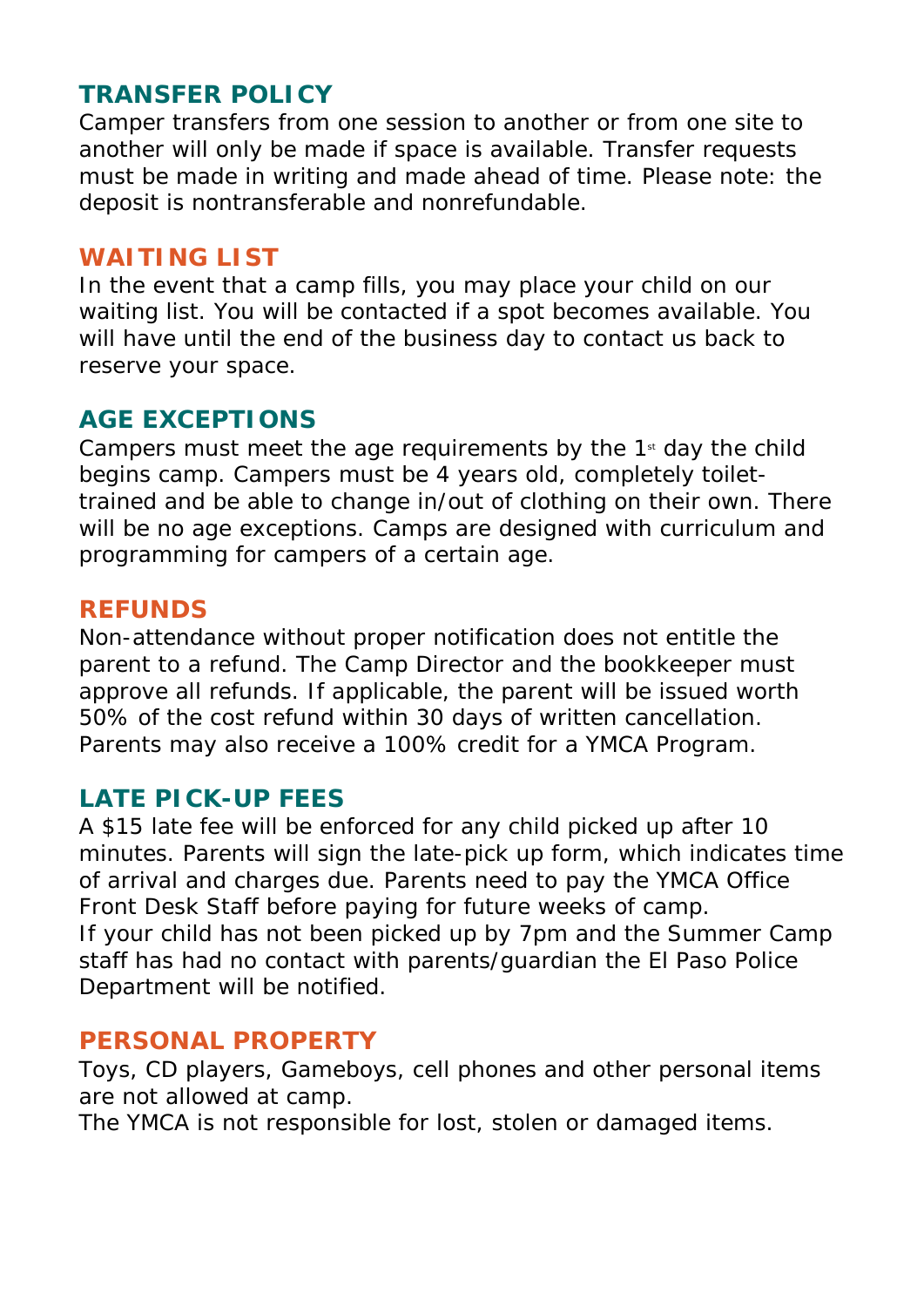#### **LOST & FOUND**

Due to health issues and limited space, lost and found will be cleared out weekly and donated to those in need. Please check the lost and found every day for any belongings your child/children may have misplaced. The YMCA assumes no responsibility for the loss of personal property.

#### **PROPER CAMP ATTIRE**

- Campers should wear comfortable, cool clothing that is able to get dirty and worn out.
- Campers may not have bare feet, sandals, open-toed shoes or flipflops. Closed-toed shoes must be worn. Only non-marking shoes will be allowed on the gym floor.
- Clothes, swimsuits, towels, bags and all other belongings should have the camper's name on them.
- Camp shirts must be worn on field trip days and we highly suggest having their name/initials marked on the tag due to the number of similar shirts.
- Appropriate clothing is a must. No strapless shirts, spaghetti strap shirts, halter-tops, or midriff shirts. Bikini bathing suits will not be allowed.
- Apply sunscreen prior to camp. **Staff members are not allowed to apply sunscreen to campers.**

Parents, please monitor your child's clothing to ensure it's appropriate for YMCA summer camp including swimsuits.

#### **MEALS**

The YMCA will provide breakfast, lunch, and an afternoon snack daily. Parents may pack an alternative/extra meal.

Lunches will be kept in an air-conditioned building but will not be refrigerated. Please pack lunches with an ice pack. Do not bring food that needs to be heated or refrigerated. Water will be available throughout the day.

Although nutrition is considered, the YMCA is not responsible for the nutritional value of the food provided.

Parents must tell site staff of a child's allergies or negative reactions to food.

If your child does have a food allergy, a physician's note must be provided for an alternative food to be provided.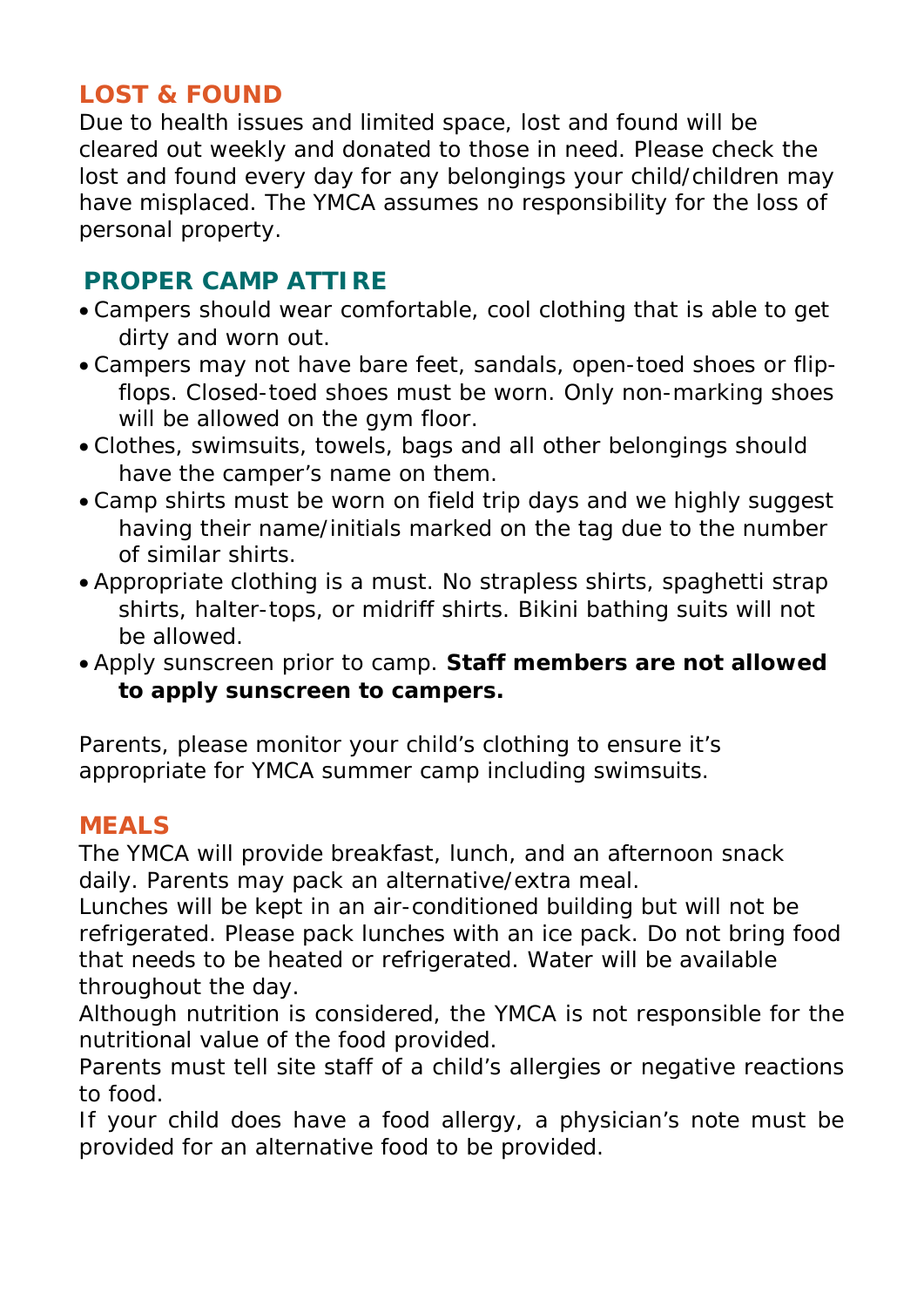#### **SWIMMING**

Swimming is part of our regular schedule and it helps us in our promotion of fitness and water safety. Please encourage your child to swim every day it is scheduled. A bathing suit, towel, sunscreen and change of clothes are required daily. If suits are worn to camp please do not forget to pack undergarments to allow for a dry, comfortable rest of the day. Goggles will be allowed during swim time.

The **"Safety Around Water"** Camp Swim Initiative focuses on campers learning the basic skills of water safety in a group setting. Children are swim-tested upon their first visit to the pool, and are designated as a red (non-swimmer), yellow (poor swimmer), or green (strong) swimmer. Campers will be introduced to a new skill each pool day which builds to create two sequences that teach a child how to safely move across the water and exit the pool. Campers will gradually learn the following skills in sequence: Comfort in submersion of face and body, comfort swimming on front and back, jump-push-turn-grab and swim-float-swim. If you would like your child to learn more advance swim skills, we offer swim lessons at our local Y branches. Please ask the front desk for more information.

#### **POOL RULES**

**1. Running, shoving and horseplay is not permitted on the pool deck, in the water or in the changing rooms / restrooms.**

- **2. Do not hang on staff or fellow campers.**
- **3. Obey lifeguards and staff at all times.**

#### **FIELD TRIPS & SPECIAL ACTIVITIES**

#### **Grouping Campers Together**

Our camps are divided into their groups by age. Groups may have blended ages but we strive to keep them within 1 year of each other. We will make our best effort at keeping your child with his /her friend within the same age group but we cannot guarantee this. Luckily, there is a great deal of time in which the entire camp is together. Your child will be able to be with his / her friend during this time. And remember, camp is for making new friends too! **BUS RULES**

- **1. Be seated, facing forward while the bus is in motion.**
- **2. When seat belts are provided, they must be worn.**
- **3. Keep all heads, arms, legs and objects inside the bus.**
- **4. Maintain a reasonable noise level.**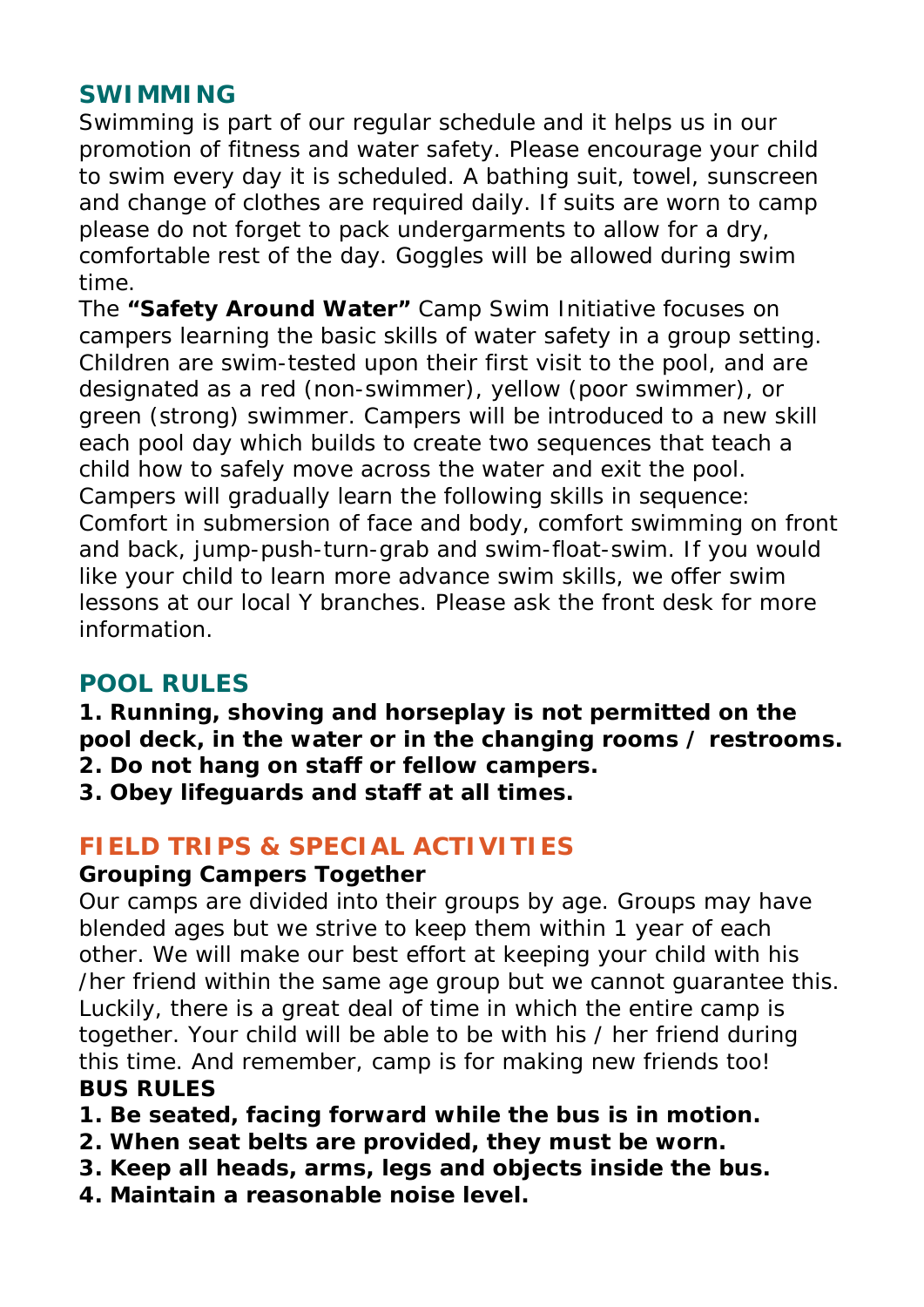#### **SAFETY PROCEDURES**

All staff will be required to wear staff shirts, staff IDs and face coverings. Camp staff will provide direct supervision of campers and only staff and campers are permitted in program areas. A federally issued picture ID, i.e. driver's license or military ID, must be provided to sign a child out of the YMCA's care.

#### **BABYSITTING POLICY**

The YMCA strives to employ the very best staff possible in all of our programs. After they are no longer employed with us, these persons are private citizens and no longer subject to our employment rules and procedures. The YMCA cannot and does not endorse or recommend its former staff members as babysitters to any parent or guardian of any child in any of our programs. Any babysitting arrangements with former staff of the YMCA are separate and independent from any YMCA program and must be based on the independent investigation, responsibility and judgment of the parent or guardian. Current YMCA staff is prohibited from babysitting while under employ of the Y. The YMCA shall not be responsible and will be held harmless from any claims or liability in connection with such babysitting activities.

#### **EMERGENCY PROCEDURES**

All emergency procedures including building and facility emergencies, bomb threats, fire emergency, missing persons, lifethreatening injury, aquatic emergencies, blood borne pathogen control and hazardous materials control are available at the front desk in the Emergency Procedures Flip Book.

#### **INSURANCE**

The YMCA does not carry or provide accident or medical insurance for the children participating in Summer Day Camp programs. Your health insurance is the primary coverage for your child.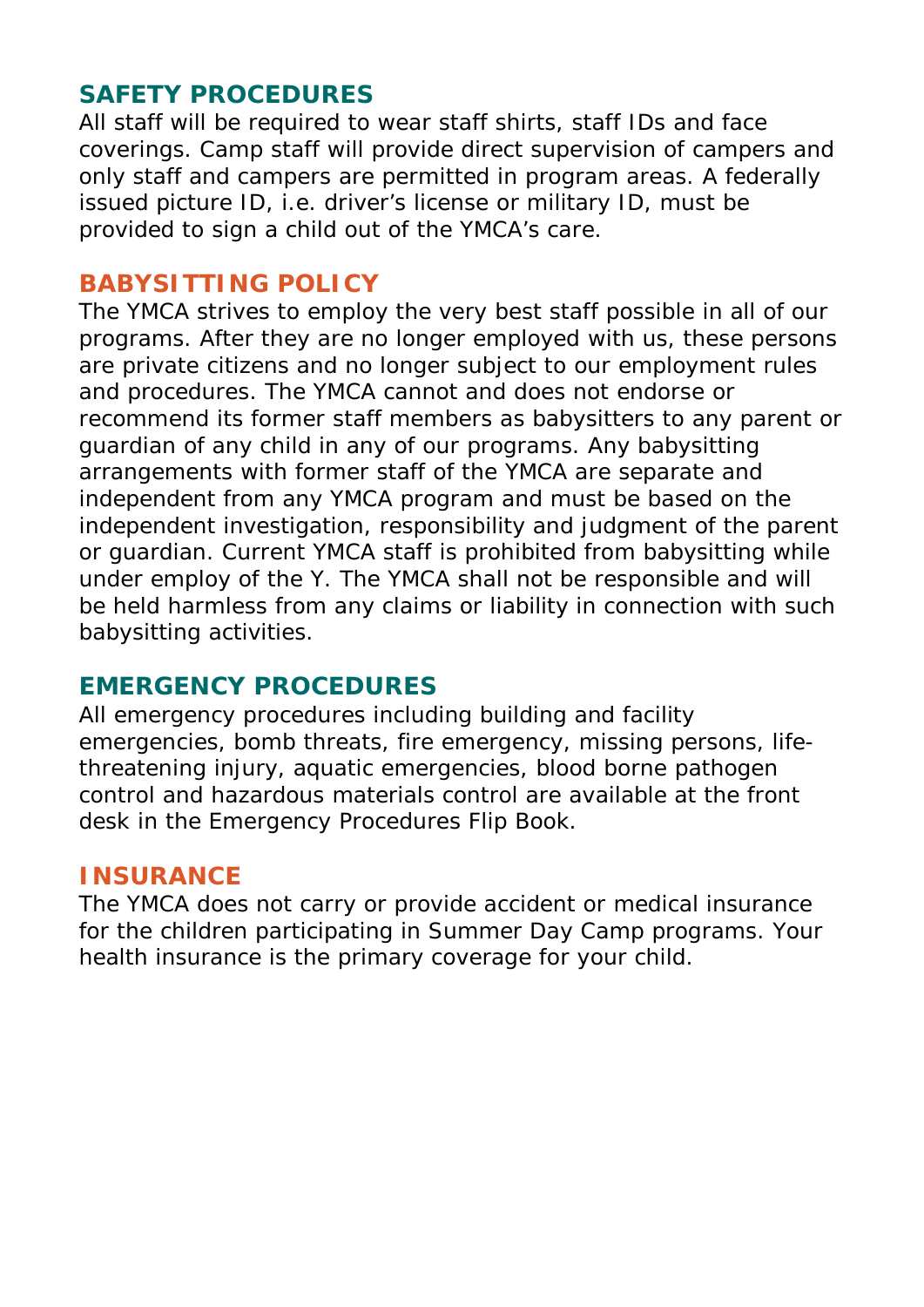#### **CHILD ILLNESS OR EMERGENCY**

We ask that if your child is showing any symptoms of illness that he or she be kept at home for the protection of self, other children and staff. Parents will be notified and asked to remove the child from camp if symptoms develop while in our care. Parent may be asked to show proof that the contagious condition no longer exists prior to a child returning.

We ask that children who have vomited, had diarrhea, fever, runny nose, etc. within 24 hours of beginning of the camp day be kept home until they are symptom-free for at least 24 hours. We thank you for being sensitive to the health and safety of all our campers.

If your child becomes seriously ill or sustains an injury, all efforts will be made to contact a parent, quardian or emergency contact immediately. As in any severe emergency, 911 will be called. PLEASE KEEP YOUR CONTACT INFORMATION UP TO DATE IN CASE OF EMERGENCY.

#### **MEDICATION**

All medication must be turned in to the Camp Director with a completed medicine form. The time, dosage and name of medication must be listed. A parent must sign this medication form. Medication must be in the original container with the original label. Medications will be distributed by the Camp Director only and will be documented. Children **CANNOT** carry any medicine with them including over the counter items such as cough drops, etc.

#### **UPDATING INFORMATION**

It is the responsibility of parents to inform the YMCA Office regarding any changed to your child's record. This information includes phone numbers, addresses, emergency and authorized pick-ups, billing, and changes to other pertinent information. All changes must be made in person**.**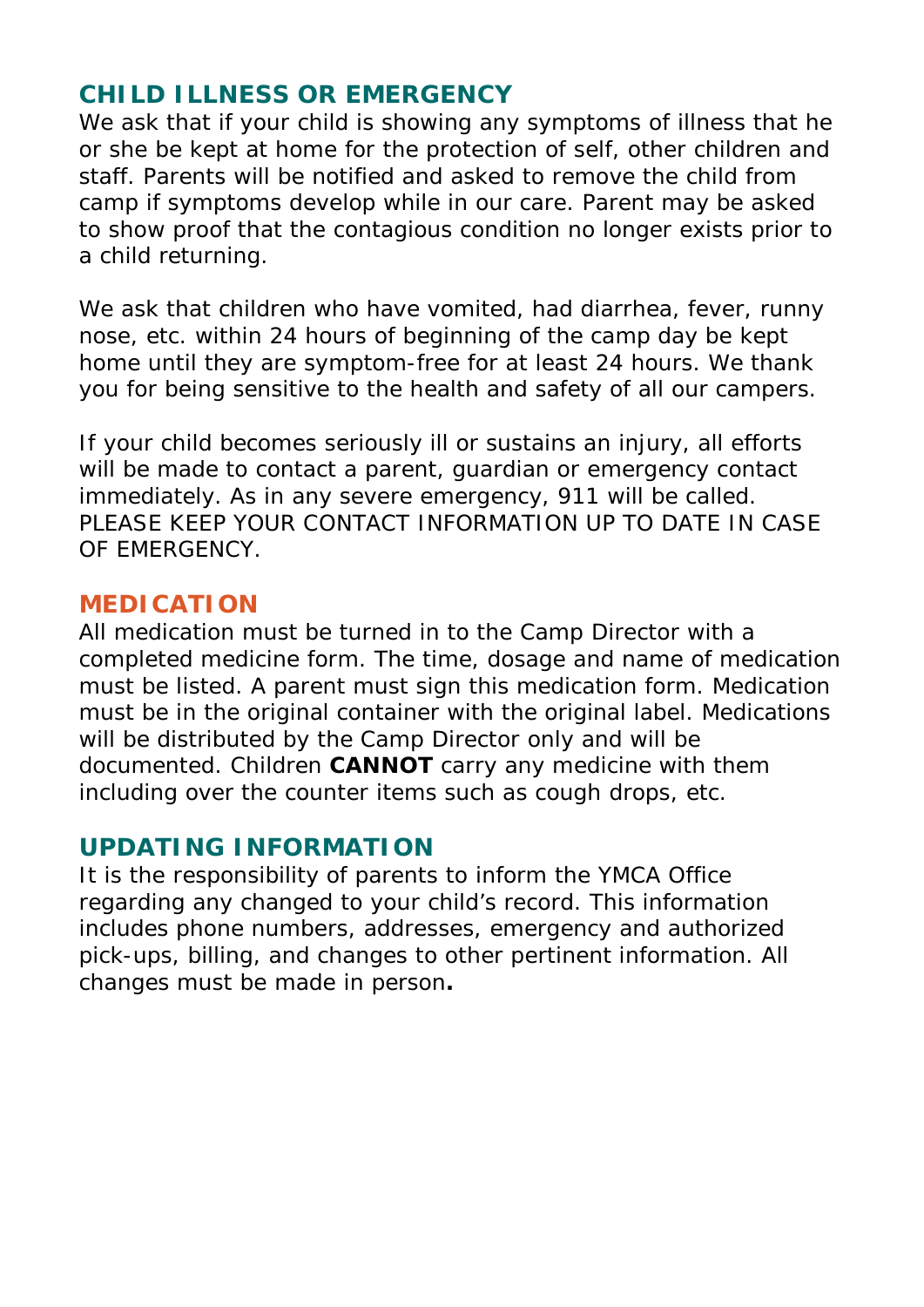#### **REPORTING SUSPECTED CHILD ABUSE**

In order to ensure the wellbeing of all children in our care, our staff has a continuing duty under state law to report incidents of possible neglect or abuse, including physical, sexual, and psychological abuse, to the Department of Children and Families and to cooperate in any investigation of such possible neglect or abuse. All staff members are mandatory reporters and must follow Florida statute for mandatory reporting. We may be subjected to criminal penalties if we fail to report such possible harm. Staff is not allowed to comment to parents, other staff or any other persons on the subject of reported child abuse. Parents may not accuse or question staff concerning child abuse allegations. Child abuse investigations are a matter for DCF or local police departments.

#### **WEATHER**

Outdoor play is an important part of our daily camp schedule. Parents are asked to dress their children appropriately for the weather conditions.

During periods of extreme heat, the camp staff will scale down the physical camp activities. Campers will not be able to be outside for more than 30 minutes at a time. Indoor facilities will be utilized for more hands on and low-activity events and programming. Staff will ensure water coolers with ice are fully stocked and monitored throughout the day. All precautions will be taken to prevent heat related injuries during these times.

#### *Hints for the Heat*

The YMCA will monitor the weather conditions and plan our camp day accordingly. On Code Red days, we will limit outdoor play. Additionally, here are some ways you can keep your camper COOL:

1. Provide at least two drinks in his/her lunch.

2. Drinking water is encouraged at camp. (We instruct our counselors to "water" their campers whenever they pass the drinking fountain.)

3. Provide them with a hat to wear and dress them in light colors.

#### *Lightning/ Thunder*

At the first sight of lightning or thunder, children will be brought indoors. The pool will be cleared. Activities may resume 30 minutes after the last observed thunder/lighting.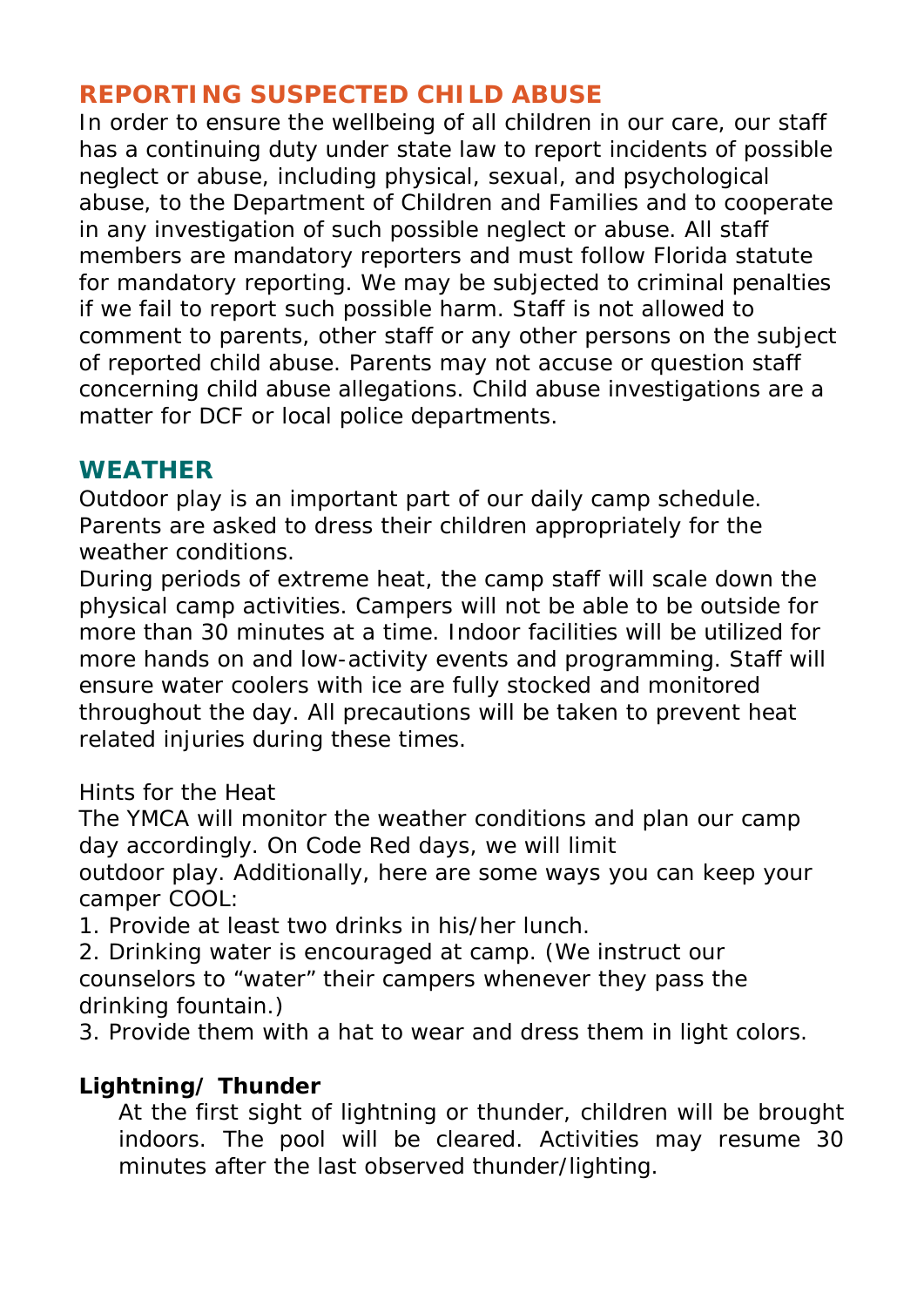## **CAMP RULES**

The purpose of rules is to set boundaries for a child's behavior. Please review with your child daily the types of behaviors that we expect (outlined below) and perhaps even spend some time discussing their importance in order for your camper to have a successful time at camp.

**Friends Helping Friends!** Honesty and respect will be the basis for all relationships and interactions. Reach out and make a new friend each week. We respect each other and the environment. If we listen to others; they will listen to us. Use your magic words, please and thank you often. Be courteous with the words you use. Inappropriate language, verbal threats, fighting and tactics used to humiliate or intimidate another simply WILL NOT BE TOLERATED.

**Social Inclusion**: Teamwork and cooperation will be the basis for including every one. Politeness and courtesy go a long way. People are responsible for their actions. Use positive language at all times. Speak for yourself, not anyone else. Encourage others by avoiding put downs, who needs them? Show respect. Every person is important. Keep your hands and feet to yourself at all times. You are not allowed to touch another camper/staff member in a negative way.

**Building a community:** Every child is part of the Y day camp. You are here to make new friends, play with old friends, learn new games, try something new, build on an old skill and just have fun. Respect all Y staff, Y members, counselors and other campers. The proper use and cleanliness of the locker rooms, equipment, supplies, etc. is the responsibility of all. Clean up is important and we need your support. Not only do we respect each other but also we respect our camp environment by putting litter in its place, by not destroying property that belongs to camp or to others and putting equipment up in its proper place. We are all responsible for our words and our actions. Be responsible for personal belongings. More things are lost than found. Leave important things at home. Stay in program areas with your counselor – running away is not acceptable. Cooperate with staff and follow directions. They know best how to keep you and your friends safe.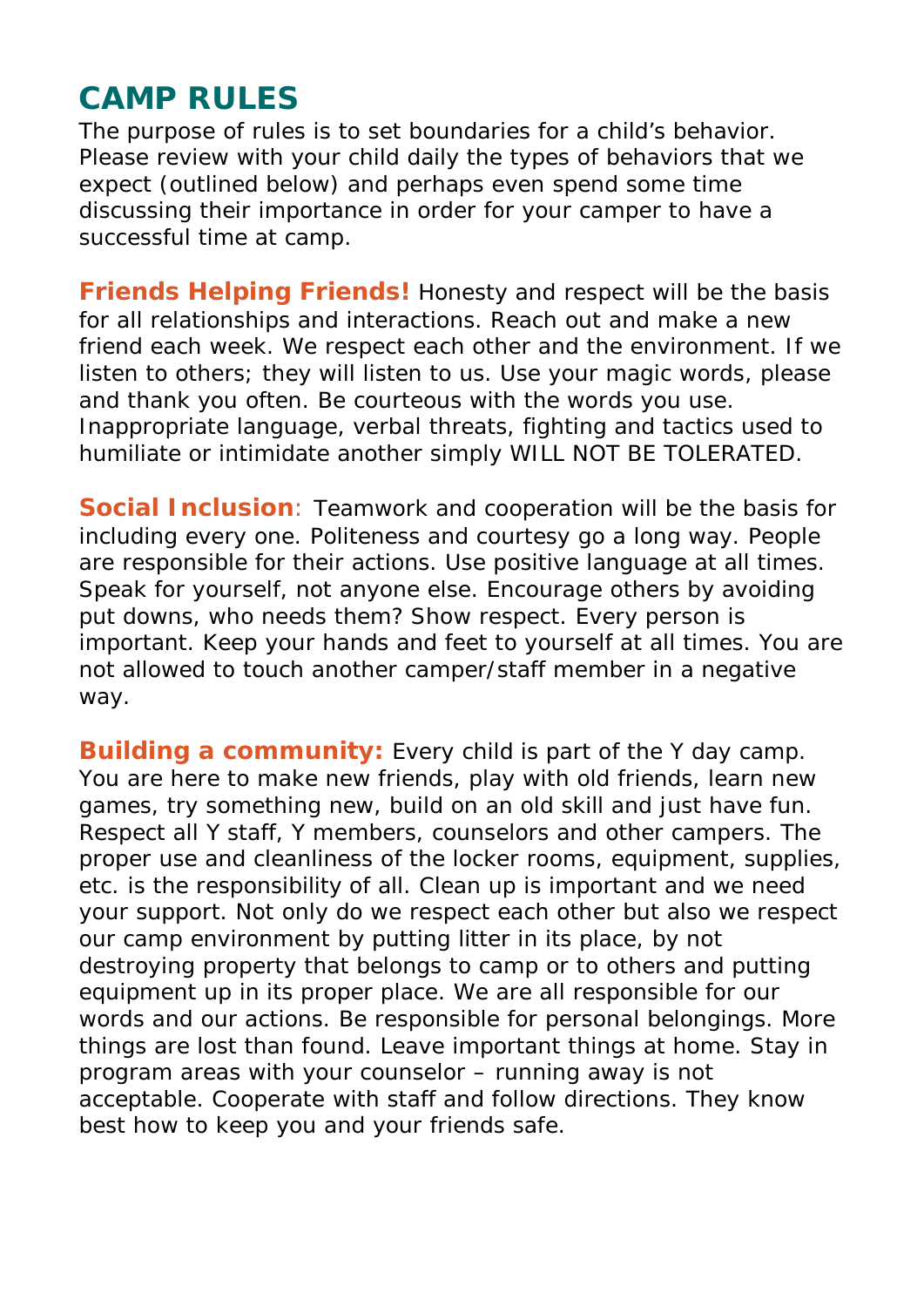Behaviors that will result in mandatory suspension and may result in immediate dismissal include but are not limited to:

- Any action that could threaten or pose a direct threat to the physical or emotional safety of the child, other children or staff
- Fighting, biting, stealing and running away
- Possession of a weapon of any kind
- Vandalism or destruction of YMCA property or property of others
- Sexual misconduct
- Possession or use of alcohol or controlled substances

#### **POSITIVE REDIRECTION & DISCIPLINE**

YMCA staffers wish to work with your child and for you to have the best experience possible. It is important that staff maintain good order and discipline in all programs. Top objectives in all YMCA programs are safety and a positive atmosphere for learning and developing social skills. The YMCA makes every effort to help children understand clear definitions of acceptable and unacceptable behavior.

The YMCA does not condone and will not permit:

- Corporal punishment
- Ridiculing, threatening, using an inappropriate loud voice
- Leaving children unsupervised
- Use of profanity

A child's behavior is expected to be consistent with the following:

- Use appropriate language at all times.
- Cooperate with staff and follow directions.
- Respect other children and staff, equipment and facilities, and yourself.
- Maintain a positive attitude.
- Aggressive behavior and hitting is not allowed.
- Stay in program areas running away is not acceptable.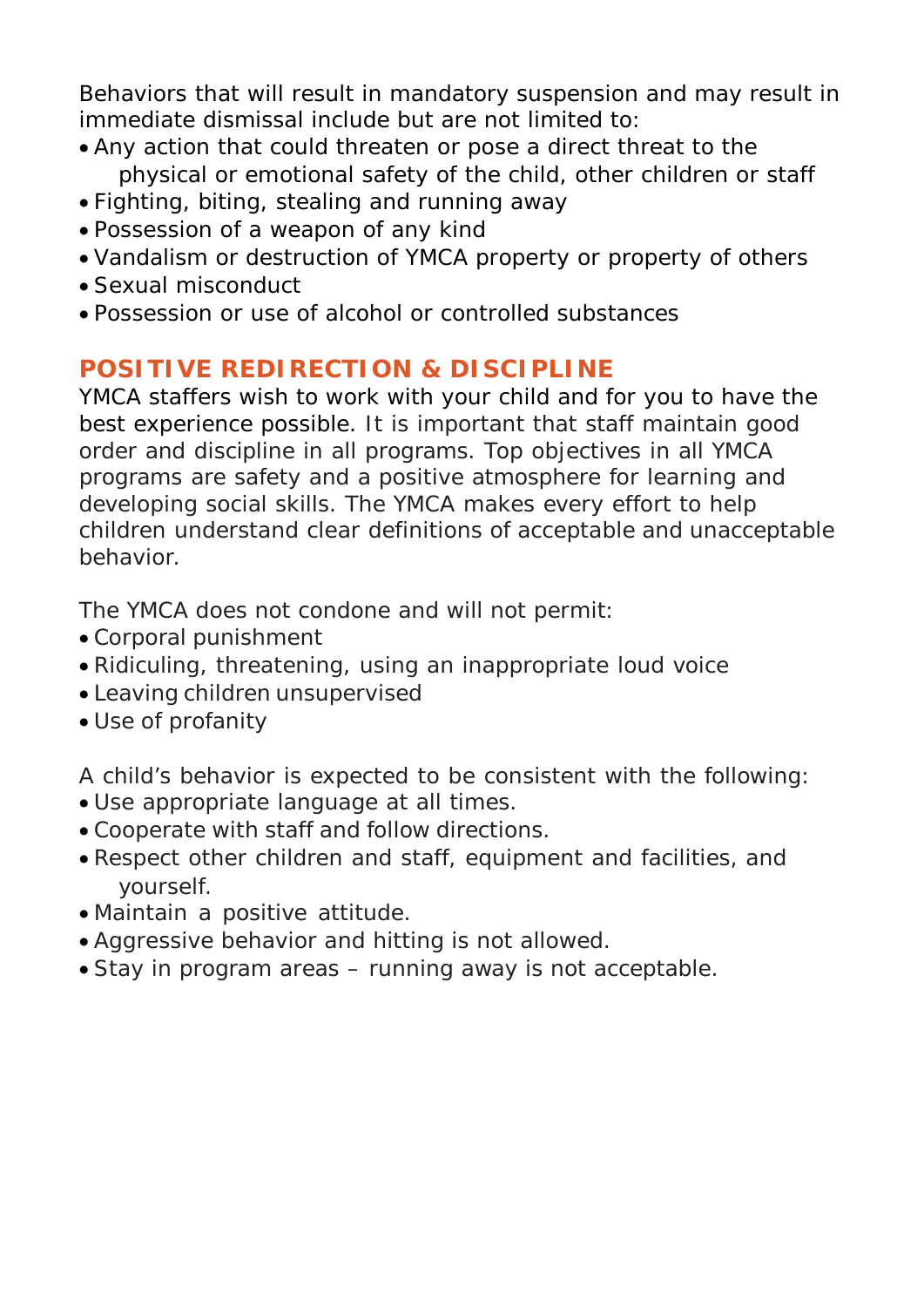## **DISCIPLINE POLICY**

- If a participant is unable to comply with the behavior expectations, the child will be given an initial warning and his or her parents/guardians will be notified.
- If a participant's behavior continues to be disruptive, he or she will receive a written reprimand and parents will be notified and consulted concerning the participant's behavior.
- The YMCA reserves the right to suspend or expel a child from the program if his or her behavior places other participants or staff in immediate harm and/or if his or her behavior places him or herself in immediate harm.
- Expulsion from the program is for one calendar year and includes other YMCA programs. There will be no refund of program fees. A child who has been expelled from the program may request to be allowed back into the program after a short assessment period of 90 days

The YMCA reserves the right to suspend or expel any child from the program who poses serious or continual behavior problems with no fee reimbursement. Infractions deemed "serious" may result in immediate suspension and/or expulsion regardless of previous disciplinary action.

#### **Behaviors which may result in immediate dismissal include but are not limited to:**

- Any action that could threaten or pose a direct threat to the physical/emotional safety of the child, other children or staff
- Fighting or hitting
- Possession of a weapon of any kind
- Vandalism or destruction of YMCA property or property of others
- Sexual misconduct
- Possession of or use of alcohol or controlled substances unless under the prescription of a doctor
- Running away
- Biting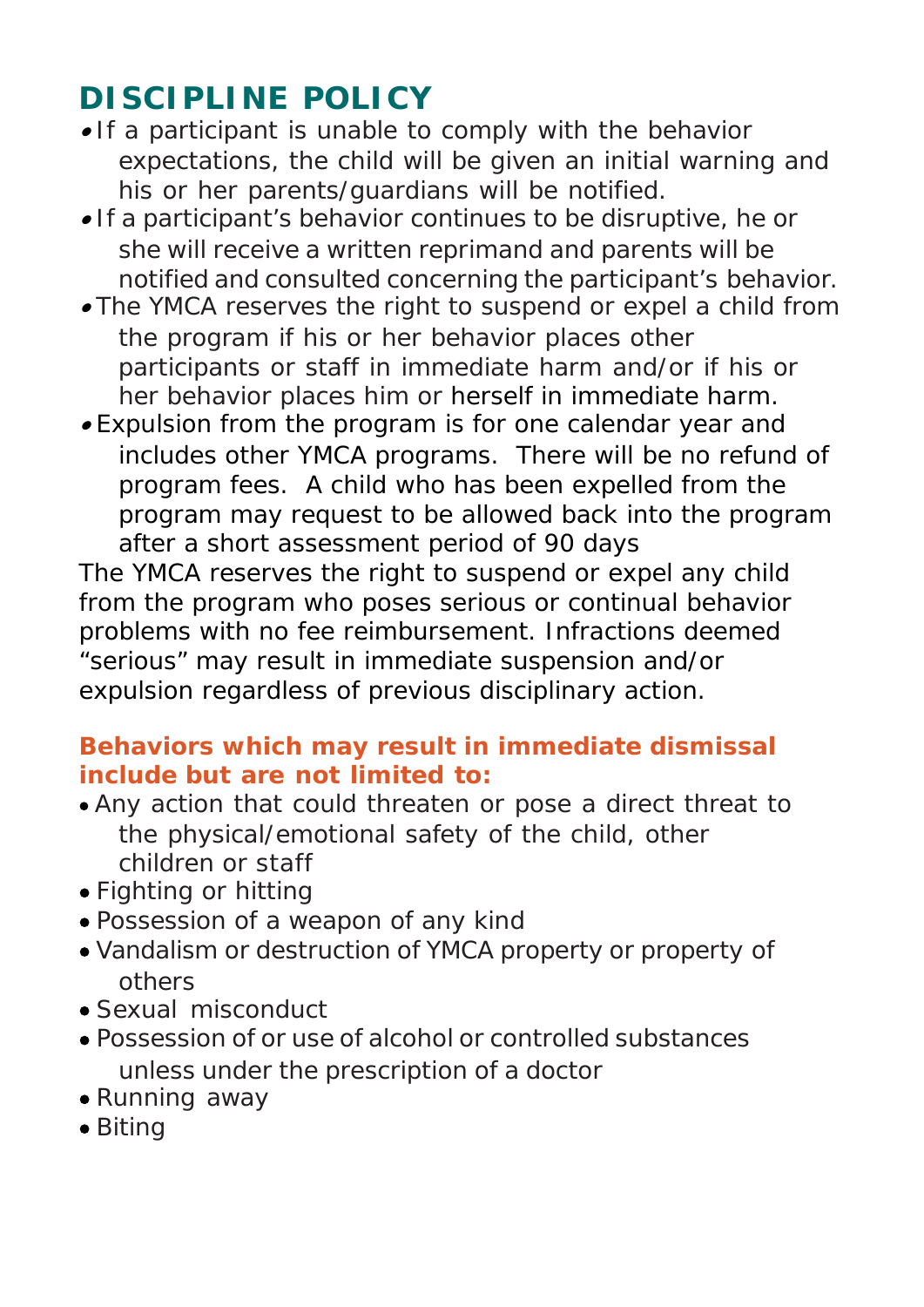## **SPECIAL CIRCUMSTANCES**

Parents or guardians are required to inform the YMCA in writing, prior to a child's acceptance in a YMCA program, of any special circumstances which may affect the child's ability to participate fully and within the guidelines of acceptable behavior, including but not limited to any serious behavioral problems or special circumstances regarding psychological, medical or physical conditions.

Upon being informed of such circumstances, the Program Director may require a conference with the parent(s)/guardian to discuss issues created by these circumstances.

I understand and acknowledge that: (i) it is the responsibility of the parent(s)/guardian to make full disclosure to the YMCA of any special circumstances which may affect the ability of my child/ward to participate, as described above; (ii) it is the responsibility of the parent(s)/guardian to inform the YMCA of any requested accommodation believed by the parent(s)/guardian to be necessary and readily achievable for such participation; and (iii) full disclosure of any special circumstances is material to the YMCA's evaluation of the child's/ward's ability to participate and the YMCA's consideration of any requested accommodation.

### **CAMPERS CODE OF CONDUCT**

The YMCA of El Paso takes seriously the important of the protection and safety of the children enrolled in the program. As a participant in the YMCA Summer Day Camp Program, I agree to:

- 1. Remain seated and quiet during roll call, announcements and answer only for myself.
- 2. Follow all Day Camp Program rules during meal times, activities, swim time, field trips, and emergency drills.
- 3. Follow all instructions given by the day Camp Program Staff.
- 4. Tell the Day Camp Program staff counselors, if I am stick or hurt.
- 5. Respect all other children, supplies, equipment, property and the Day Camp Program Counselors at all times.
- 6. Never leave my group at YMCA Day Camp without proper permission.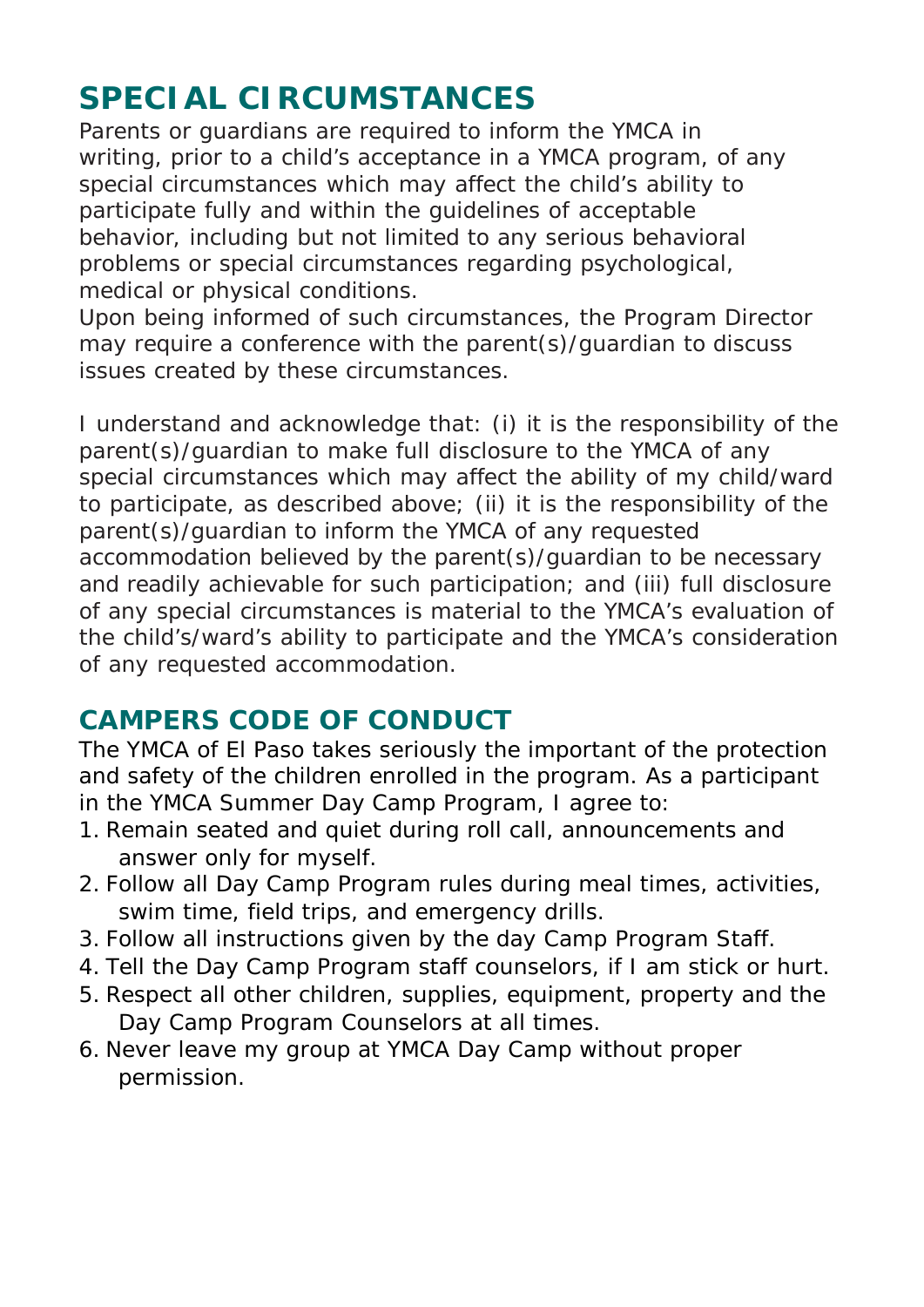# **CALENDAR DATES**

June 27 - July 1 **C** Outer Space

June  $6 - 10$  Find Your Y June 13 - 17 **Disney Bound** June 20 - 24 Animal Planet July  $5 - 8$ <sup>\*</sup> **Around the World** July 11 - 15 **Superheroes** July 18 - 22 Movie Mania July 25 - 29 Splish Splash

Off Site field trips will begin week of June 13 – July 22.

Gathering of the Campers: July 21<sup>st</sup>!

**\*All YMCA Branches will be closed Monday July 4th for Independence Day. Camp will resume on Tuesday July 5th.**

**YMCA Summer Day Camp FOR ALL is brought to you in part by the generous contributions of:**